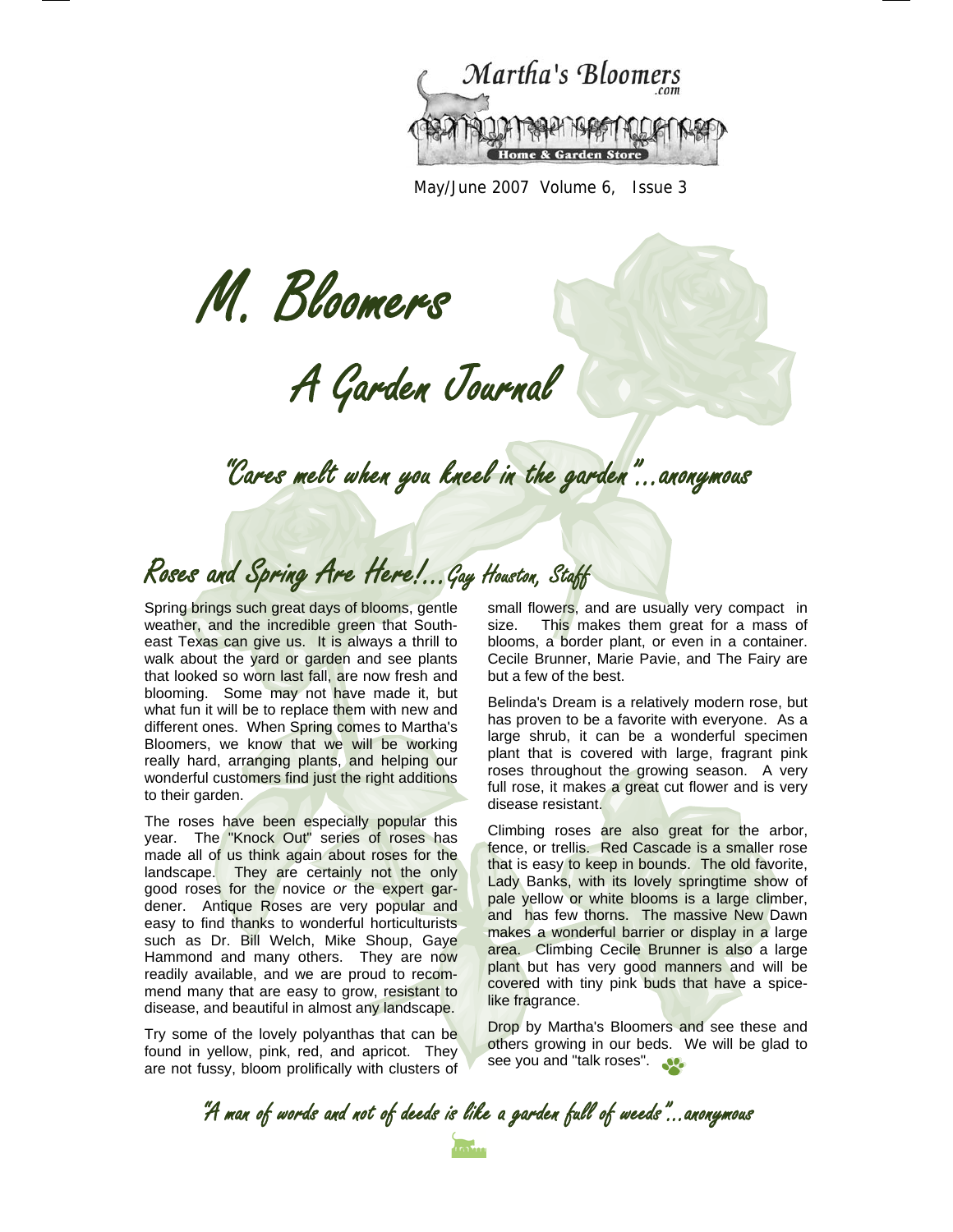### Grasshoppers...Sharon Murry, Staff

**Grasshopper Season...**With spring upon us and summer fast approaching, many of us wonder if this will be another year of uncontrollable grasshoppers.

Grasshoppers are difficult to control. They lay their eggs on bare soil. If possible, applying a thick layer of mulch to cover the bare soil is a good step in preventing a hatching ground.

The product, Nolo Bait™ can be used against grasshoppers. For best results, it must be applied now while the grasshopper population is barely noticeable. Nolo Bait™ is a biological insecticide that contains the spore called *Nosema Locustae* that infects the grasshopper when they eat it. In a period of 3 to 4 weeks, up to 50% of the grasshoppers that have eaten the Nolo Bait™ become infected and will die. Since grasshoppers are cannibalistic by nature, uninfected grasshoppers will eat the infected

ones and they in turn will die. The females then pass the disease on to the next generation via the egg-laying process. It is important to broadcast the Nolo Bait™ early in the season while the population is small.

Nolo Bait™ is not harmful to humans, livestock, birds, crops or water resources.

If you would like to use a foliar protection from grasshoppers, use molasses and Diatomaceous Earth. Mix 2 ounces molasses, 4 ounces DE and a few drops of liquid soap in a gallon of water. For extra potency, add 1 ounce of orange oil or garlic/pepper tea. Spray on your plants in the early morning or late afternoon. Do not spray in direct sunlight. If it rains, it will need to be re-applied.

Birds are another natural control of grasshoppers. Most birds love grasshoppers, so encourage them to your property with birdhouses and bird feeders. **SPORT** 

## Basil — Summer's Dragon...Ann Wheeler, Log House Herb Farm

A little-known factoid about basil is that its botanical name, *ocimum basilicum*, is derived from the Latin word for "basilisk" or dragon. And when summer arrives to bring our basils into "thunderous growth", its dragon-like behavior certainly emerges. Our difficulty usually lies with our impatience to get this favorite herb planted in our gardens. Recent cool weather and high winds are no friends to the young basil planted a bit too early.

Nevertheless, persistence is rewarded, for with the true warmth of April, May, and especially the fire-breathing of July, August, and September, basil shows its true nature. And its multitudinous forms, scents, and colors.

You should have a good supply of the great sweet basil, Genovese, as a basis for your collection. Then most people add the citrus and spicy flavors, like Indonesian Lemon and Cinnamon, among others in these flavorful categories.

Don't forget basil's ornamental qualities. The purple-leaved varieties, whether smooth or ruffled, have a great affinity for the garden

whose blooms are of other rainbow hues, and especially as companions for bright yellow neighbors.

African Blue with its statuesque proportions and magnificent blooms draws butterflies and hummingbirds, but be sure to place it at the rear of the garden. Another tall bushy sweet basil with citrus overtones is Greek Columnar.

Basils abound in subtropical regions around the world, and we're fortunate to have many to choose from that thrive in our latitude and longitude, humidity or lack thereof, and various soils. Just be sure to provide a well-draining area with plenty of sun and generous water. If all else fails, basils can be easily grown in containers. Fertilizing keeps production levels high.

Though the time seems distant, cold winds and frost will return and our basils in the garden will turn tail and retreat. So through the next thunderous basil months, begin harvesting and freezing in oil so that no gorgeous flavor is missed when next we light the fires and furnaces of November.

"The garden suggests there might be a place where we can meet nature halfway"...Michael Pollen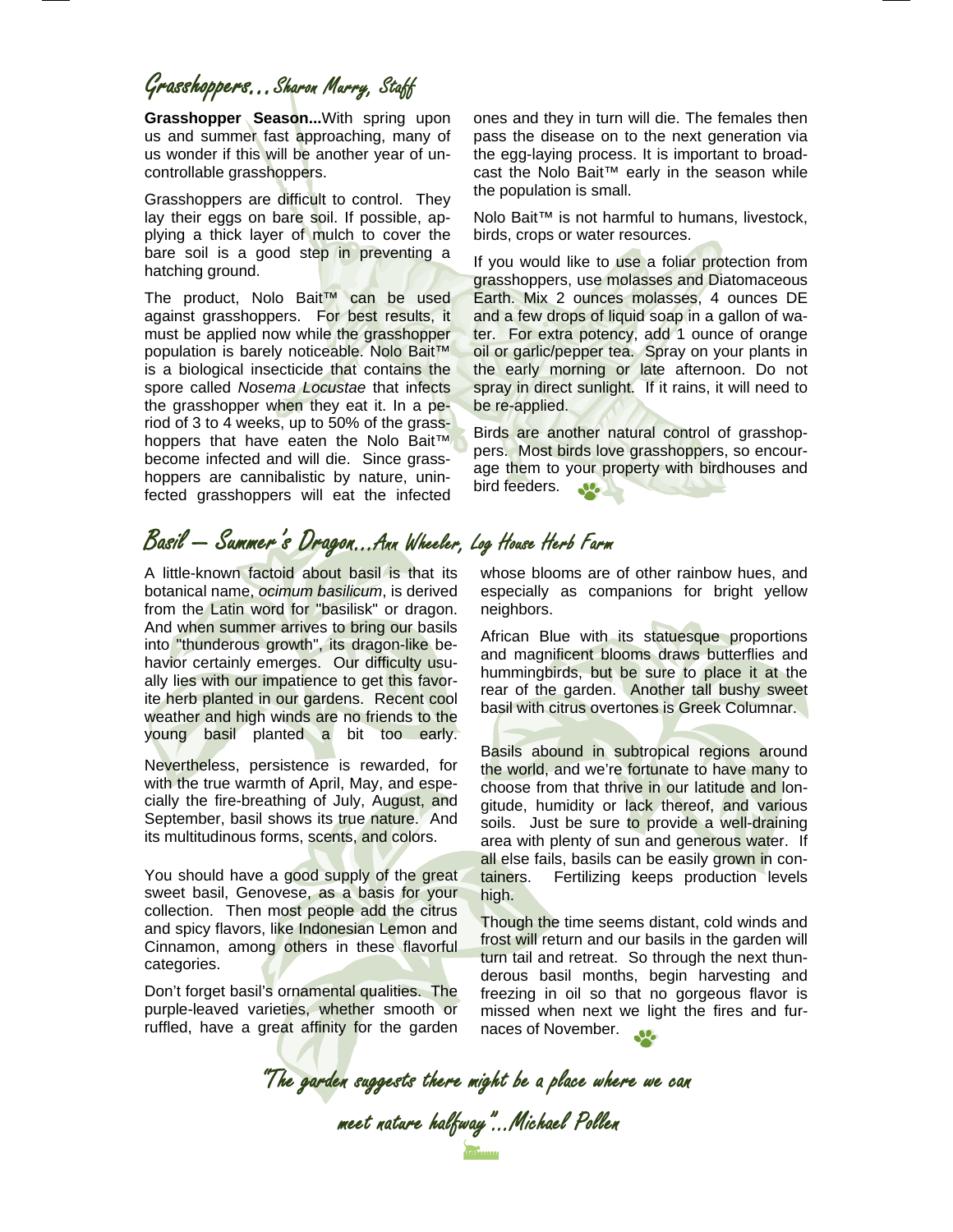## Castor Bean...David Albrecht, Horticulturist

Native to the Ethiopian region of tropical east Africa, the castor bean has become naturalized in many warm temperate regions of the world, including the United States. The plant is definitely a survivor flourishing in just about any well drained area that has sufficient water and nutrients.

This is an old-world plant whose seeds have been found in Egyptian tombs dating back to 4000 B.C., where one of its original uses was to make one of nature's finest oils for use in wick lamps.

The castor bean is not a true bean at all, but a spurge or shrub-like herb. It is usually an annual that easily reseeds itself, although sometimes an established root system from one year will reestablish a new top the following year.

The scientific name for castor bean is Ricinus communis, where ricinus is the latin word for tick and communis means common. At the time this plant was named, some 200 years

ago, by the naturalist Linnaeus, he thought the seeds resembled an engorged tick.

Castor bean is an extremely fast growing shrub or small tree that matures from 6 to 10 feet tall with about an equal spread in one growing season. It grows best with full sun and ample moisture in a well-drained soil. The foliage ranges in color from green to burgundy with leaves up to 16 inches across. With the large leaves and the over-all open airy look of the plant, it gives a very tropical feel. The flowers are burgundy red and borne on spikes to about 10 inches in length. The seed pods are spiny and clustered on the plant.

Although castor bean seeds are poisonous to both humans and livestock, seedpods may be removed before maturity. Ricin is the active poison. It has been estimated that one ounce of ricin is 6,000 times more poisonous than cyanide and 12,000 times more poisonous than rattle snake venom. How ironic that castor oil has been made from this plant for years. It is recommended that the seed pods be removed before maturity.

Mom's Special Day...Melissa Rodriguez

n 132

**Mother's Day is right around the corner!**  Cafe M. Bloomers invites you and your mother to enjoy a delicious lunch in the serene garden setting of Martha's Bloomers.

In addition to our already delightful menu, Cafe M. Bloomers will prepare two other multi-course entrees made especially for all of the sweet Moms out there.

Our menu selections will be Seafood Crepes with a lobster stock served over a fluffy bed of rice and Chicken Roulade served over a wonderful vegetable rice pilaf. All entrees will be accompanied by a "fresh from the garden" salad and a dessert from our wide selection of sweets.

On this very special day, Cafe M. Bloomers will introduce a new decadent addition to their menu...Raspberry Custard Crème Brule.

Café M. Bloomers will serve lunch on Sunday, May 13 from 11 am to 4 pm. Each delicious entrée has a set price of \$18.95 pp plus tax & gratuity.

You may call ahead 30 minutes prior to the time you plan to arrive and we will put your name on our waiting list.

Mother's Day

**Sunday, May 13th!** 

Café M. Bloomers Special Serving Hours 11 am to 4 pm

"A garden is a friend you can visit anytime"...anonymous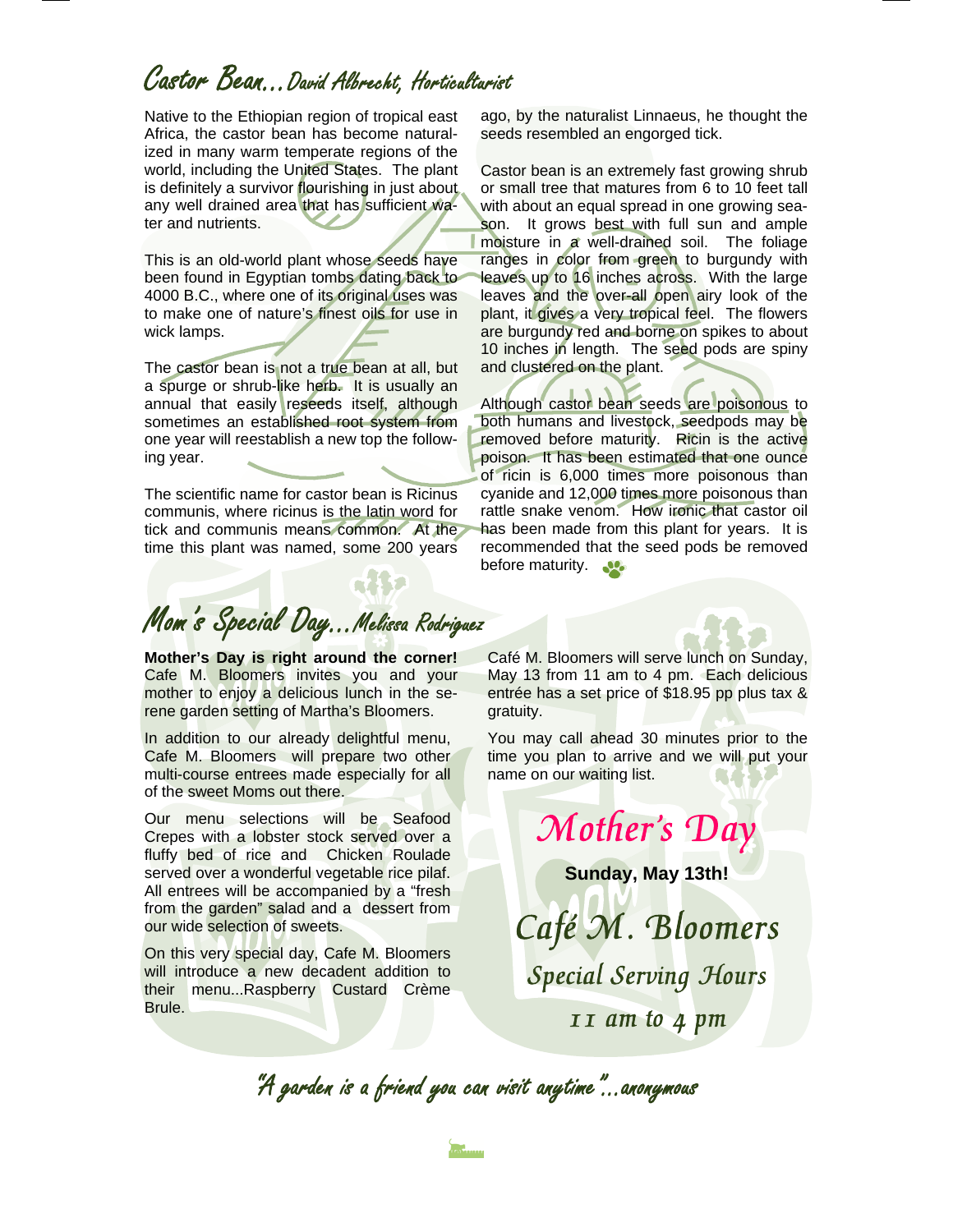## What's Cooking at the Café…Melissa Rodriguez

**Ladies, Ladies, Ladies**…throw in your dish towel and pull out your beach towel! Join Café M. Bloomers on Sunday July  $8<sup>th</sup>$  at 2:00 pm, and wave in the *HOT* summer with our **Bahamas Mamas Tea**!

Have some summer fun with *The Girls* and savor a special day with decadent sweets and treats prepared by Cafe M. Bloomers.

Adorn yourself with Hawaiian leis and Jamaican beads as you are escorted to your 'table in the tropics'.

Enjoy an atmosphere of the Bahamas, your lunch will continue with cool southern cucumber sandwiches and classic egg salad sandwiches.

To satisfy your sweet tooth, each table will be decorated with an array of sweet scones, fresh fruit tarts, chocolate covered strawberries and fruit bars.

Gather *The Girls*! Call Café M. Bloomers to reserve your seat for a taste of the tropics. \$17.00 pp plus tax & gratuity.

**Seating is limited.** 

 **Make your reservations confirmed by credit card today!** 

# Café M. Bloomers **(936) 870-3277**

### Summer in the Garden Luncheons & Demonstrations...Tricia Barksdale, Petals 'n Bloomers

**Spend your summer in the garden!** The first event will be **"Cut and Come Again Floral Luncheon"** on Monday, June 18 at 12 noon.

Petals 'n Bloomers will host an interactive luncheon that will start off with a stroll through the gardens here at Martha's Bloomers. Tricia Barksdale, Horticulturist, Floral Designer and owner of Petals 'n Bloomers will point out plants that will actually grow in this area of Texas and will work nicely in floral bouquets.

Cafe M. Bloomers will prepare a summer menu that will cool you off and please your palate. After the meal, Tricia will demonstrate methods of arranging the summer annuals, herbs and shrubs cut prior to the luncheon.

The table decorations (each one will be different) will inspire you to take this information and go home to fill your rooms with flowers! Join your friends at **"Cut and Come Again Floral Luncheon"** on Monday, June 18 at 12 noon. Cost is \$22.00 pp plus tax & gratuity.

Don't miss the **"Second Annual Luscious Lily Luncheon & Fund Raiser"** on Monday, July 16 at 12 noon. This fund raiser for Breast Cancer Awareness will begin with a scrumptious lunch by Cafe M. Bloomers.

Each table will be set differently using all kinds of lilies — Stargazers, Callas, Orientals, Peruvians, to name a few. After the meal, Tricia Barksdale, owner of Petals 'n Bloomers, will

demonstrate techniques for working with these majestic flowers. The lily has been adopted by the educational Breast Cancer Awareness organization because of its beauty and resiliency. Join us for our second year to herald this fine organization. Join us Monday, July 16 at 12 noon for **"Luscious Lily Luncheon".** Cost will be \$22.00 pp plus tax & gratuity. Luncheon seating is limited.

Call Cafe M. Bloomers at **936-870-3277** to make your reservations confirmed by credit card.

**Coming Soon! "Trunk Show & Book Review for Grandmother's Buttons",** a twenty year old jewelry company. Susan Davis has turned the contents of her grandmother's button boxes into a nationally known jewelry company, selling in all 50 states. Her handmade, eclectic jewelry has been sold in many prestigious museum shops and boutiques, as well as featured in national magazines.

In 1995, she turned St. Francisville, Louisiana's historic bank building into a retail store, button museum and jewelry studio. **Beautiful Button Jewelry** was published this spring as a culmination of Susan's journey. Watch our website and email announcements for the date and time of the **"Trunk Show & Book Review for Grandmother's Buttons".**

**M** 

"He who plants a garden plants happiness"...anonymous